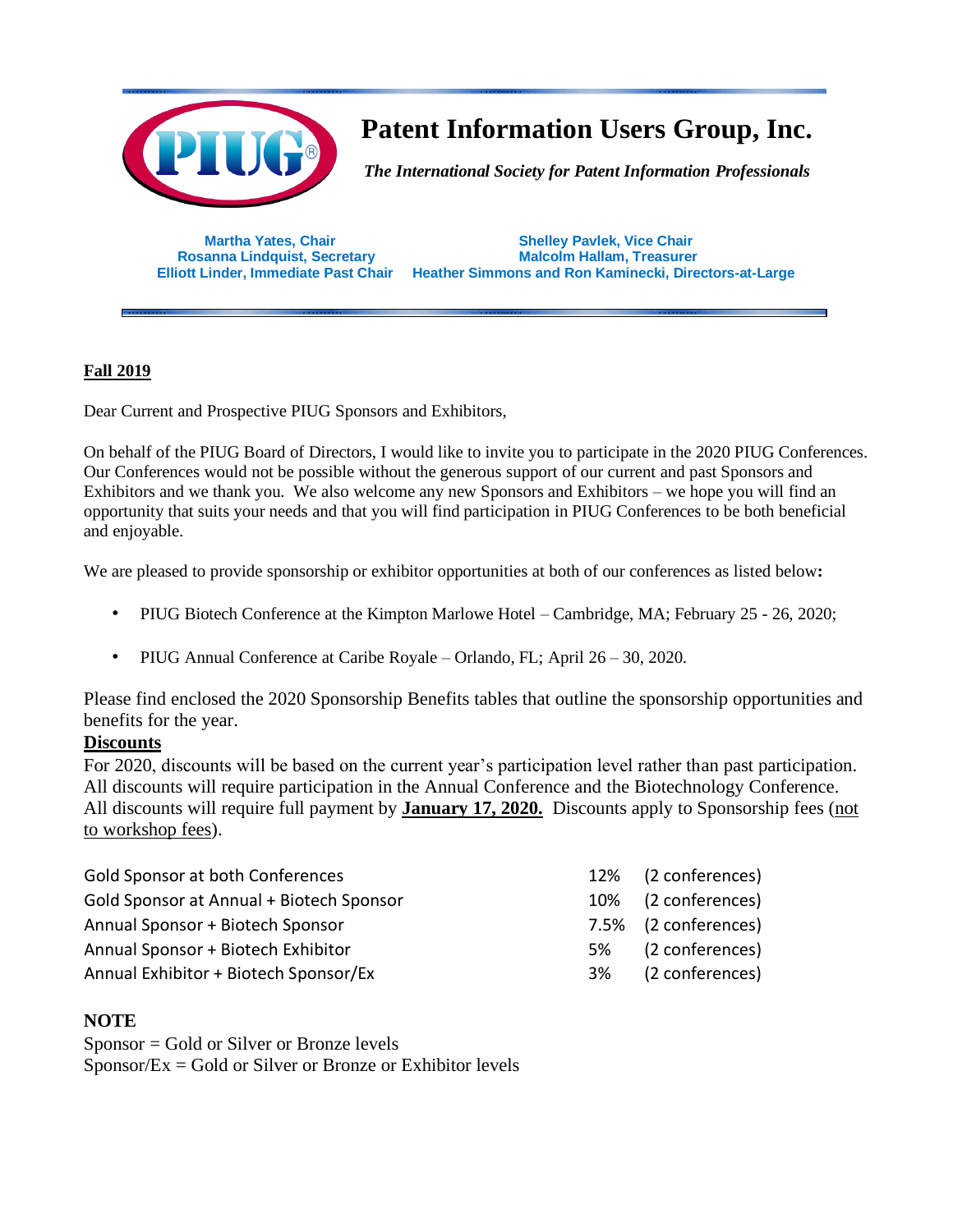#### **2020 Sponsorship/Exhibitor Levels\*\*\*:**

#### **PIUG 2020 Annual Conference**

| Gold                  | \$15000.00 |
|-----------------------|------------|
| Silver                | \$11500.00 |
| <b>Bronze</b>         | \$6500.00  |
| <b>Exhibitor Plus</b> | \$4750.00  |
| Exhibitor             | \$4750.00  |

#### **PIUG 2020 Biotech Conference**

| Gold          | \$4500.00 |
|---------------|-----------|
| Silver        | \$2500.00 |
| <b>Bronze</b> | \$1600.00 |
| Exhibitor     | \$1200.00 |

\*\*\*Please note that sponsorship may entitle the sponsor to one or more free conference registrations, but *the sharing of meeting registration badges is not permitted* irrespective of whether different members of an organization plan to attend different days of the conference or at different times on the same day of the conference. Please see the enclosed sponsorship benefits table for more details.

Sponsorships are available on a **first come, first served basis**. Sponsorship preferences will be considered and assigned in the order that applications are received. Sponsorships and participation as an Exhibitor or Exhibitor Plus are not considered **secure until PIUG has received and confirmed acceptance of your signed Sponsorship/Exhibitor Agreement**, which will be provided to you once PIUG is aware of your sponsorship choices. Once PIUG has received your signed Sponsorship/Exhibitor Agreement by email, fax or mail, your organization's logo and description will be displayed on the conference website in accordance with the attached Sponsorship/Exhibitor Benefits table. Please note that it is your responsibility to provide a high-resolution JPEG, EPS OR PDF file (at least 600kb) of your organization's logo. **Please do not send "ai" files.** For the PIUG conference website, a web-quality logo (20 kb) is acceptable.

**To select your preferred sponsorship options, please complete the attached sponsorship request form and sponsorship calculation sheet. Please send the completed forms to PIUG by email or fax as indicated on the sheet.** We will then send you a Sponsorship/Exhibitor Agreement for your review and signature.

The Patent Information Users Group, Inc. (PIUG), the International Society for Patent Information Professionals, is a not-for-profit organization for individuals having a professional, scientific or technical interest in patent information. With the constant increase in volume of patents and related technical documents, the effective retrieval and analysis of patent information has become an essential skill in business. The mission of PIUG is therefore to encourage the development of patent information research and analysis systems, to further develop members' patent research and analysis skills, and to provide appropriate recognition for its members excelling in the field. Through this international forum and discussion, we promote and improve the retrieval, analysis and dissemination of patent information.

PIUG has more than 420 members in 24 countries, including approximately 260 patent information professionals directly involved in corporate patent searching, 40 patent information professionals working in law firms, 25 each in academia and government, and 100 patent information consultants. PIUG members are employed to conduct patentability, freedom to operate, and validity patent searches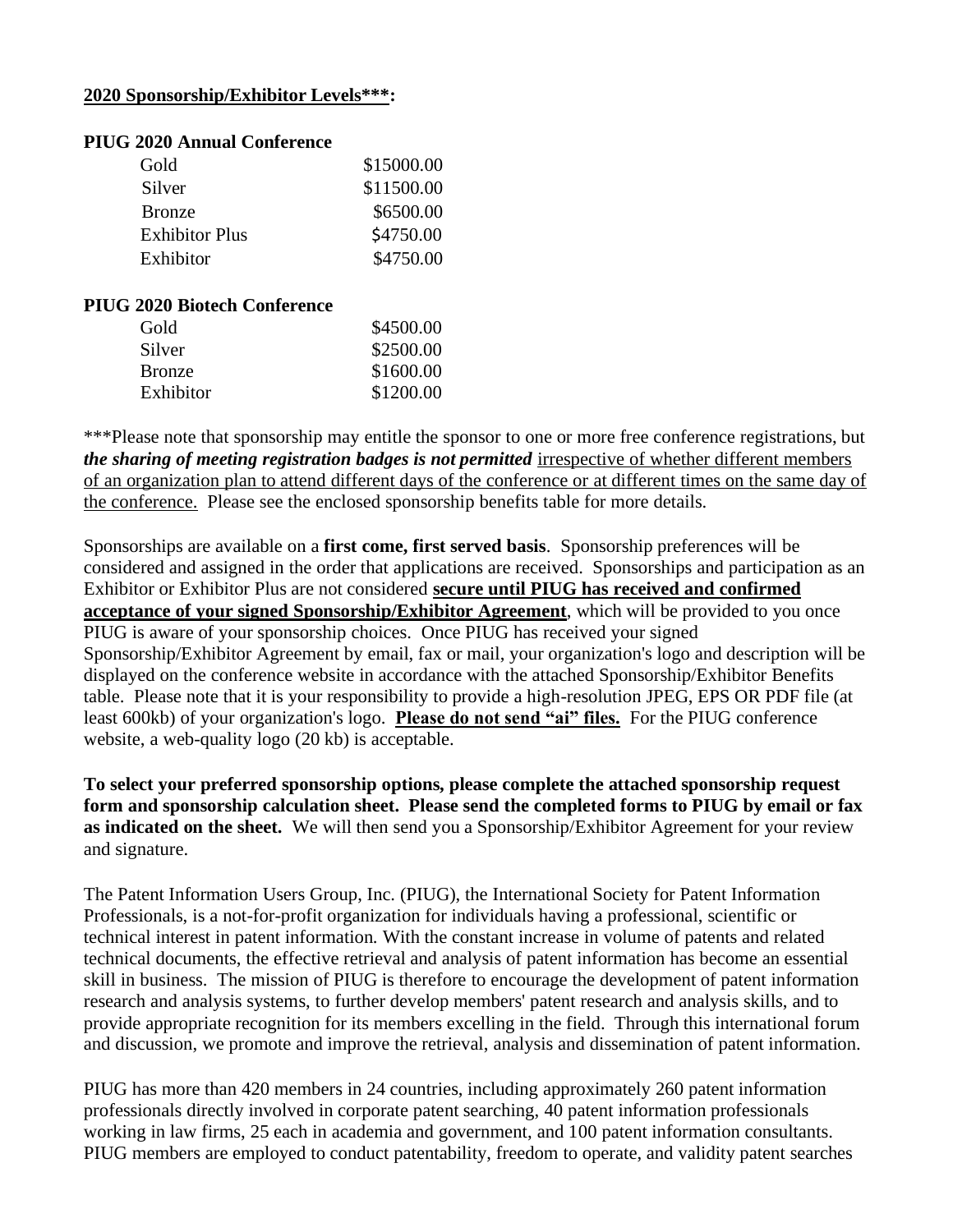for Fortune 500/multi-national companies, several leading universities and major intellectual property law firms. PIUG has a very active discussion list with over 1300 subscribers world-wide. For more information, see [www.piug.org.](http://www.piug.org/) 

Patent Information Users Group, Inc. (PIUG, Inc.) is a nonprofit corporation registered in Michigan, USA. Its Employer Identification Number (EIN) is 38-3449639. Payments made to PIUG may or may not be tax deductible as ordinary and necessary business expenses. Please consult your tax advisor. All payments must be received in U.S. dollars.

If you have any questions concerning the sponsorship opportunities for 2020, please do not hesitate to contact us. We sincerely thank you for your continued and generous support of PIUG.

Yours truly,

*Ken Koubek* PIUG 2020 Sponsorship Chair [admin@piug.org](mailto:admin@piug.org)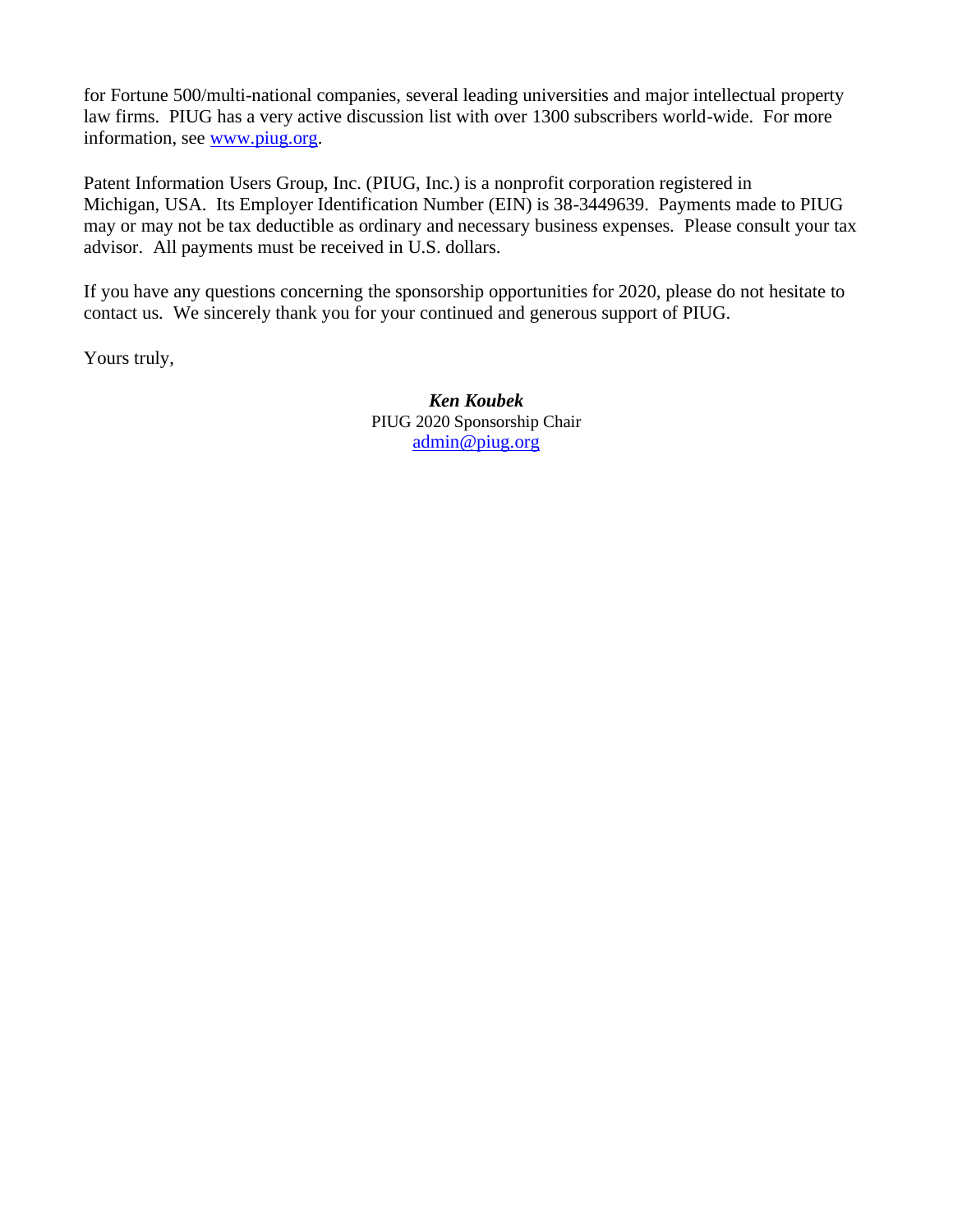|                                                                   | <b>Patent Information Users Group, Inc.</b><br>The International Society for Patent Information Professionals                                                                                                                                                                                                                                                                                           |  |
|-------------------------------------------------------------------|---------------------------------------------------------------------------------------------------------------------------------------------------------------------------------------------------------------------------------------------------------------------------------------------------------------------------------------------------------------------------------------------------------|--|
| <b>Martha Yates, Chair</b><br><b>Rosanna Lindquist, Secretary</b> | <b>Shelley Pavlek, Vice Chair</b><br><b>Malcolm Hallam, Treasurer</b><br>Elliott Linder, Immediate Past Chair Heather Simmons and Ron Kaminecki, Directors-at-Large                                                                                                                                                                                                                                     |  |
|                                                                   | <b>PIUG Sponsor/Exhibitor Request</b>                                                                                                                                                                                                                                                                                                                                                                   |  |
|                                                                   |                                                                                                                                                                                                                                                                                                                                                                                                         |  |
|                                                                   |                                                                                                                                                                                                                                                                                                                                                                                                         |  |
|                                                                   |                                                                                                                                                                                                                                                                                                                                                                                                         |  |
|                                                                   |                                                                                                                                                                                                                                                                                                                                                                                                         |  |
|                                                                   |                                                                                                                                                                                                                                                                                                                                                                                                         |  |
|                                                                   |                                                                                                                                                                                                                                                                                                                                                                                                         |  |
|                                                                   | Please print this page and indicate the package or events in which you would like to participate.<br>Once complete, please return via email to <b>Admin@piug.org</b> or fax to +1-302-660-3276. Upon receipt, a<br>Sponsorship/Exhibit Agreement will be sent for your review and signature. Please remember, that to receive a<br>discount, your payment must be received in full by January 17, 2020. |  |
| □ <b>Annual Gold</b>                                              | □Biotech Gold                                                                                                                                                                                                                                                                                                                                                                                           |  |
| □ <b>Annual Silver</b>                                            | □ <b>Biotech Silver</b>                                                                                                                                                                                                                                                                                                                                                                                 |  |
| □ <b>Annual Bronze</b>                                            | □Biotech Bronze                                                                                                                                                                                                                                                                                                                                                                                         |  |
| □ Annual Exhibitor                                                | $\Box$ Biotech Exhibitor                                                                                                                                                                                                                                                                                                                                                                                |  |
| $\Box$ Annual Exhibitor Plus                                      | <b>EBiotech Government/NGO or non-profit</b>                                                                                                                                                                                                                                                                                                                                                            |  |
|                                                                   | Reason(s) for Exhibitor Plus eligibility (Government/NGO/Non-profit):                                                                                                                                                                                                                                                                                                                                   |  |

Website: